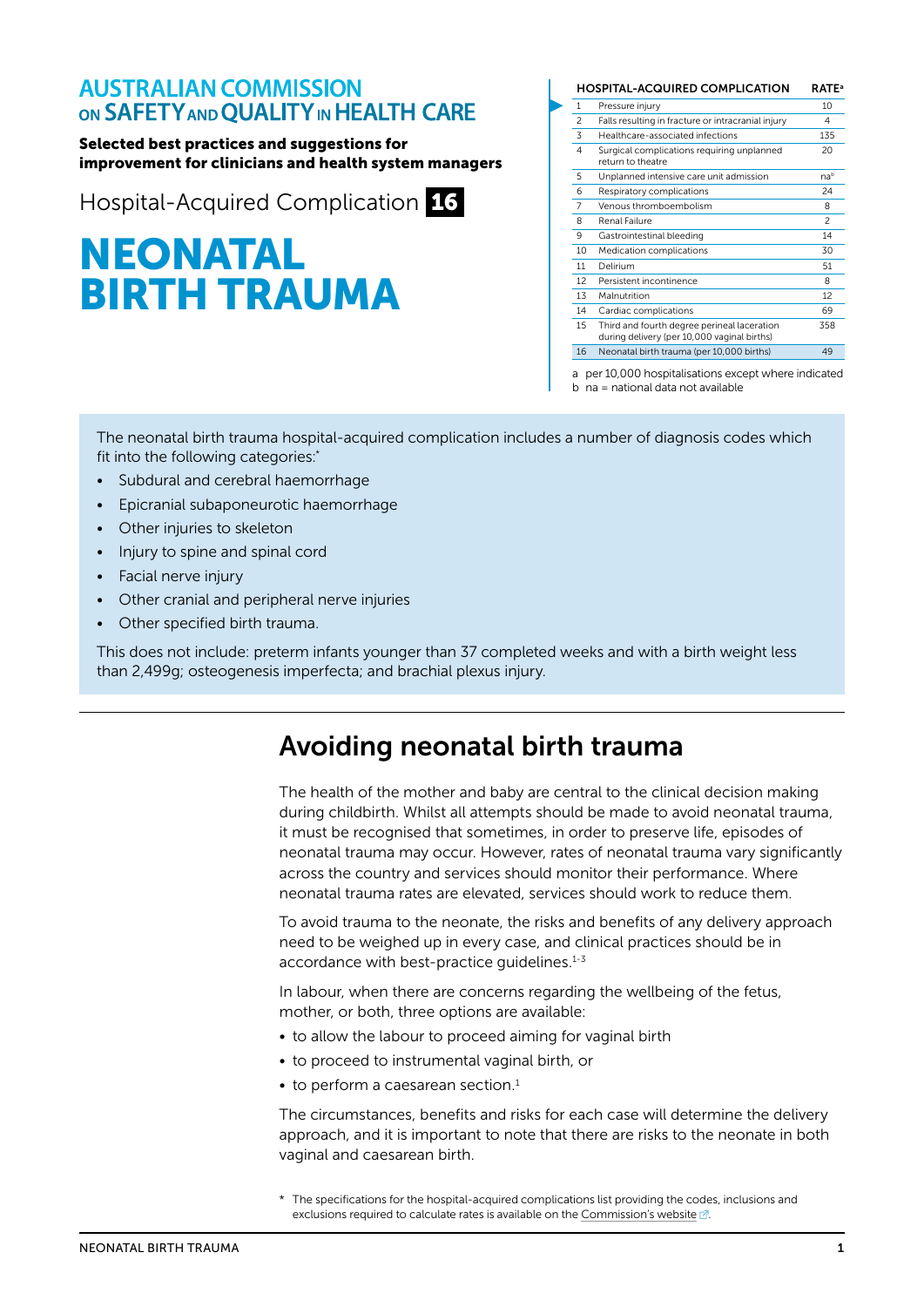

# Why focus on neonatal birth trauma?

Each year, neonates born in Australian hospitals experience a large number of traumatic birth injuries. There were 1,108 injuries meeting the above definition in Australian public hospitals in 2015–16.4 The rate of hospital-acquired neonatal birth trauma in Australian public hospitals was 49 per 10,000 births in 2015-16.4

The consequences of neonatal birth trauma may be significant and have life-long consequences. Prevention of neonatal birth trauma therefore presents an important challenge.

Significant reductions in neonatal birth trauma rates are being achieved in some hospitals. While the aggregate rate for hospital-acquired birth trauma at Principal Referral Hospitals\* was 54 per 10,000 newborns in 2015-16, the highest rate was 141.3 per 10,000 newborns.4 If all Principal Referral Hospitals above the aggregate rate reduced their rate of birth trauma to 54 per 10,000 newborns, then potentially 134 neonatal birth traumas in these hospitals could have been prevented, and more when other facilities are considered.

\* Hospitals were classified in the Principal Referral Hospitals peer group for these purposes according to the Australian Institute of Health and Welfare's former definition of major city hospitals with more than 20,000 acute weighted separations and regional hospitals with more than 16,000 acute weighted separations.



### What is considered best practice for preventing neonatal birth trauma?

All hospital-acquired complications can be reduced (but not necessarily eliminated) by the provision of patient care that mitigates avoidable risks to patients.



The **health service organisation** providing birthing services:

- Has systems of care for labour and delivery that are consistent with best-practice guidelines
- Ensures that equipment and devices are available to effectively manage complicated deliveries.



**Clinicians** caring for labouring patients:

- Conduct comprehensive antenatal and perinatal risk assessments in accordance with best-practice guidelines
- Provide care during delivery (whether via vaginal delivery or caesarean section) in accordance with best-practice guidelines.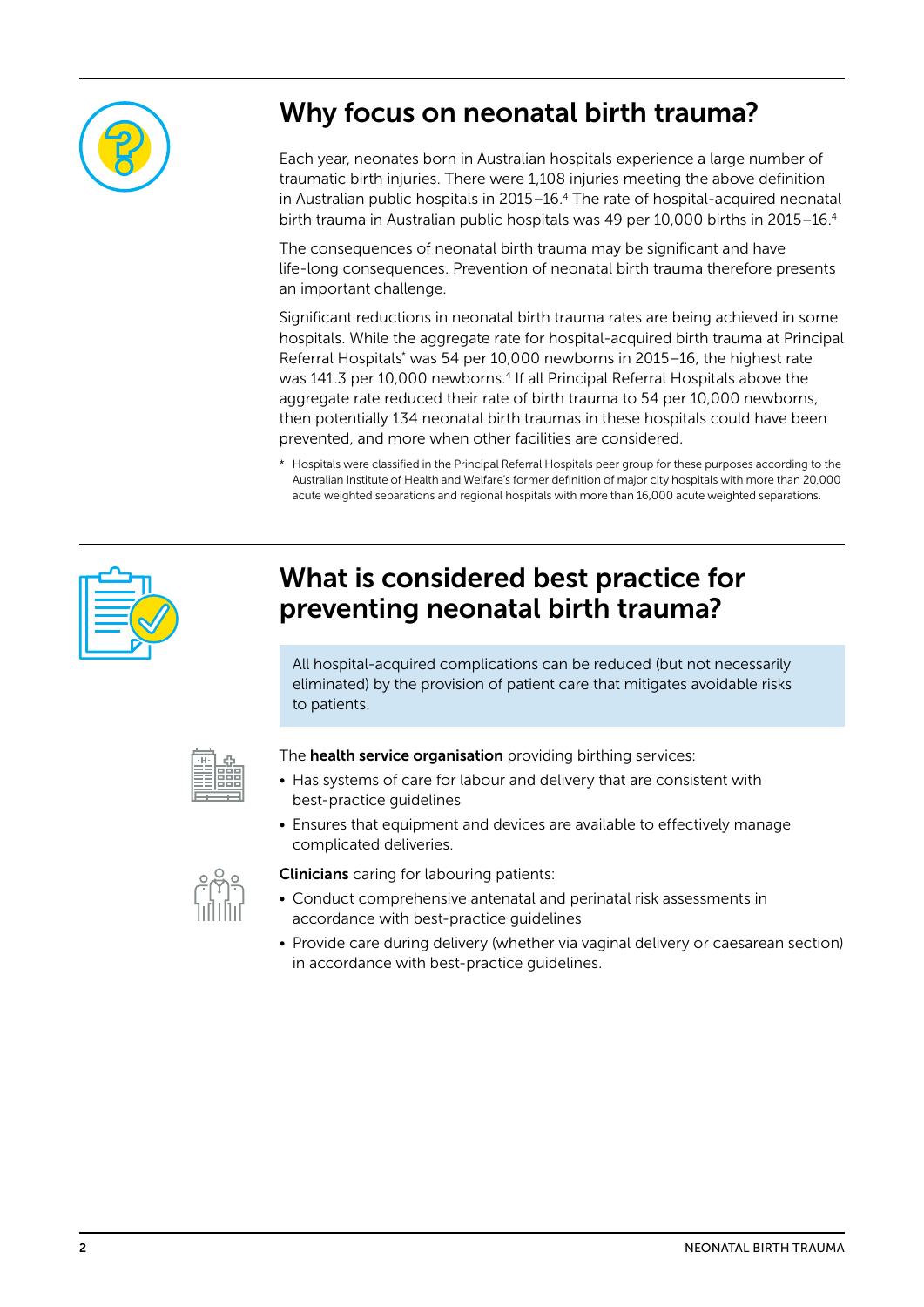

The National Safety and Quality Health Service (NSQHS) Standards (second edition), in particular the Comprehensive Care Standard<sup>5</sup>, support the delivery of safe patient care.

The advice contained in the hospital-acquired complication fact sheets aligns with the criteria in this standard, which are as follows:

- Clinical governance structures and quality-improvement processes supporting patient care
- Developing the comprehensive care plan
- Delivering the comprehensive care plan
- Minimising specific patient harms.

|                                                                   | <b>Clinical governance structures and</b><br>quality-improvement processes<br>to support best practice in prevention and management of<br>neonatal birth trauma                                                                                                                                                                                                                             |  |
|-------------------------------------------------------------------|---------------------------------------------------------------------------------------------------------------------------------------------------------------------------------------------------------------------------------------------------------------------------------------------------------------------------------------------------------------------------------------------|--|
|                                                                   | Health service organisations need to ensure that effective clinical governance<br>and quality improvement systems are in place to support best practice.                                                                                                                                                                                                                                    |  |
|                                                                   | The NSQHS Standards (2nd ed.) describe actions that are relevant to the<br>prevention and management strategies outlined below. These actions are<br>identified in brackets.                                                                                                                                                                                                                |  |
| Policies, procedures<br>and protocols                             | Health service organisations ensure policies, procedures and protocols are<br>consistent with national evidence-based quidelines. (1.27, 5.1a)                                                                                                                                                                                                                                              |  |
| <b>Best-practice</b><br>screening and<br>management               | Health service organisations:<br>• Identify a format for a birth care plan (5.4)<br>• Identify a management plan format for neonatal patients with a neonatal birth<br>trauma. (5.12, 5.13)                                                                                                                                                                                                 |  |
| <b>Identification of</b><br>key individuals/<br>governance groups | Health service organisations identify an individual or a governance group that<br>is responsible for:<br>• Monitoring compliance with the organisation's birth-related policies,<br>procedures and protocols (1.7b, 5.2a)<br>• Presenting data on birth outcomes including neonatal trauma to the governing<br>body (1.9, 5.2c)<br>• Overseeing the labour and birth system of care. (5.5b) |  |
| Training<br>requirements                                          | Health service organisations:<br>• Identify workforce training requirements (1.20a)<br>• Train relevant staff in the development and use of birth-related care plans<br>(1.20b, 1.20c)<br>• Ensure workforce proficiency is maintained. (1.20d, 1.22, 1.28b)                                                                                                                                |  |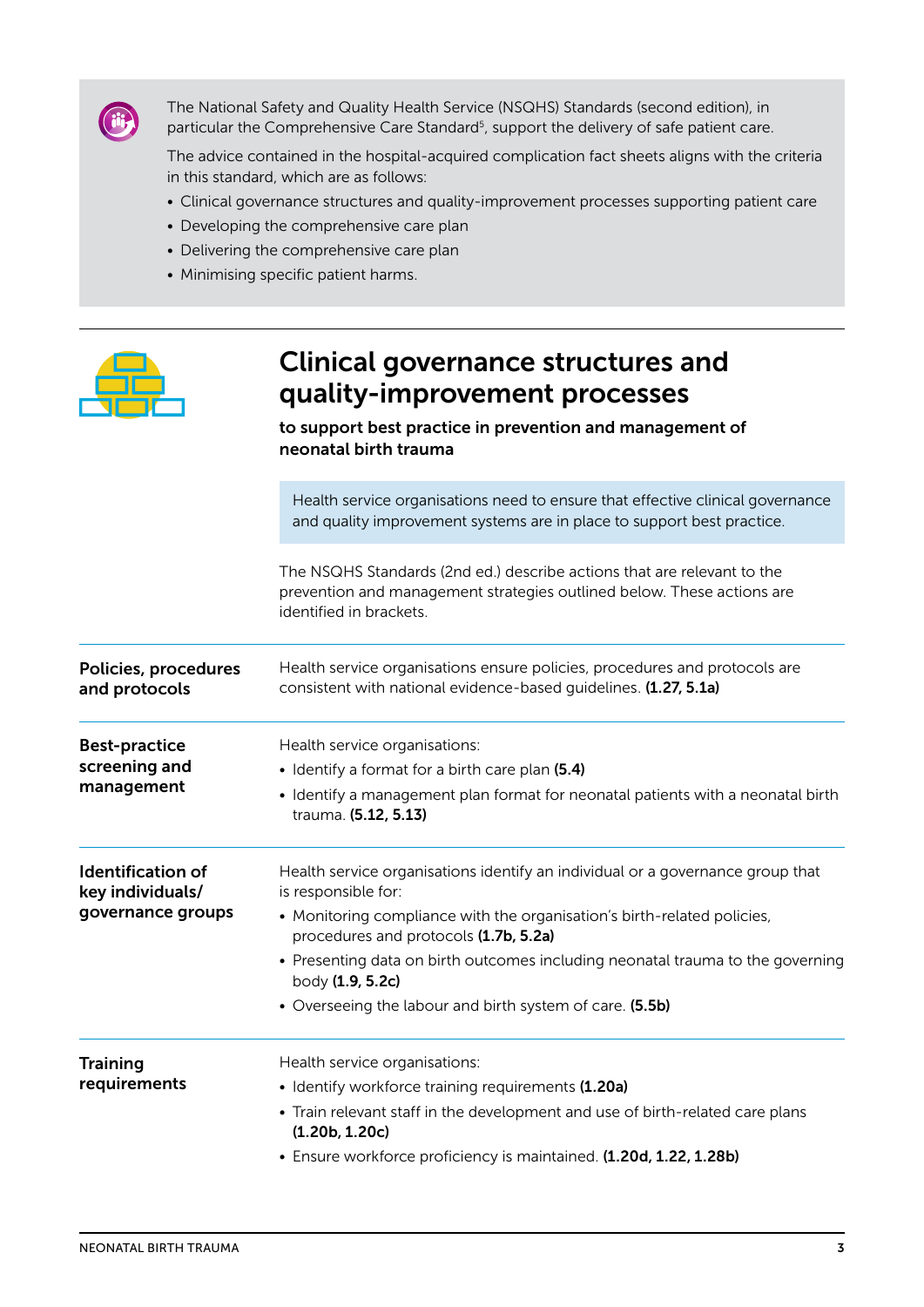| Monitoring the<br>delivery of care                       | Health service organisations ensure mechanisms are in place to:<br>• Report neonatal birth trauma (1.9, 5.2)                                                                                                         |
|----------------------------------------------------------|----------------------------------------------------------------------------------------------------------------------------------------------------------------------------------------------------------------------|
|                                                          | • Identify performance measures and the format and frequency of<br>reporting (1.8a)                                                                                                                                  |
|                                                          | • Ensure all women are appropriately risk assessed during their pregnancies<br>(1.8, 5.1b, 5.2)                                                                                                                      |
|                                                          | • Identify gaps in systems for risk assessment during pregnancy (5.2)                                                                                                                                                |
|                                                          | • Collect data on incidence, prevalence and severity of neonatal birth<br>trauma (1.11)                                                                                                                              |
|                                                          | • Provide timely feedback and outcomes data to staff. (1.9)                                                                                                                                                          |
| Quality-                                                 | Health service organisations:                                                                                                                                                                                        |
| improvement<br>activities                                | • Implement and evaluate quality-improvement strategies to reduce the<br>frequency and harm from neonatal birth traumas (5.2)                                                                                        |
|                                                          | • Use audits of patient clinical records and other data to:                                                                                                                                                          |
|                                                          | - identify opportunities for improving birth care plans (5.2)                                                                                                                                                        |
|                                                          | - monitor the overall effectiveness of systems for prevention and<br>management of neonatal birth trauma. (5.2)                                                                                                      |
| <b>Equipment</b><br>and devices                          | Health service organisations facilitate access to equipment and devices for<br>appropriate birth interventions. (1.29b)                                                                                              |
|                                                          | Developing the woman's comprehensive<br>care plan to support best practice in<br>pregnancy and birth care                                                                                                            |
|                                                          | Clinicians should collaborate with consumers in assessing risk, in providing<br>appropriate information to support shared decision making, and in planning<br>care that meets the needs of women and their partners. |
| Implement risk<br>assessment                             | Develop and implement a robust risk assessment method in accordance with<br>the National Midwifery Guidelines for Consultation and Referral. <sup>6</sup>                                                            |
| <b>Clinical assessment</b>                               | Clinicians comprehensively assess risks identified through screening process.                                                                                                                                        |
|                                                          | Clinicians undertake routine comprehensive assessments and document<br>outcomes in the clinical notes.                                                                                                               |
| Informing mothers<br>with significant<br>identified risk | Clinicians provide information for mothers with significant identified risk.                                                                                                                                         |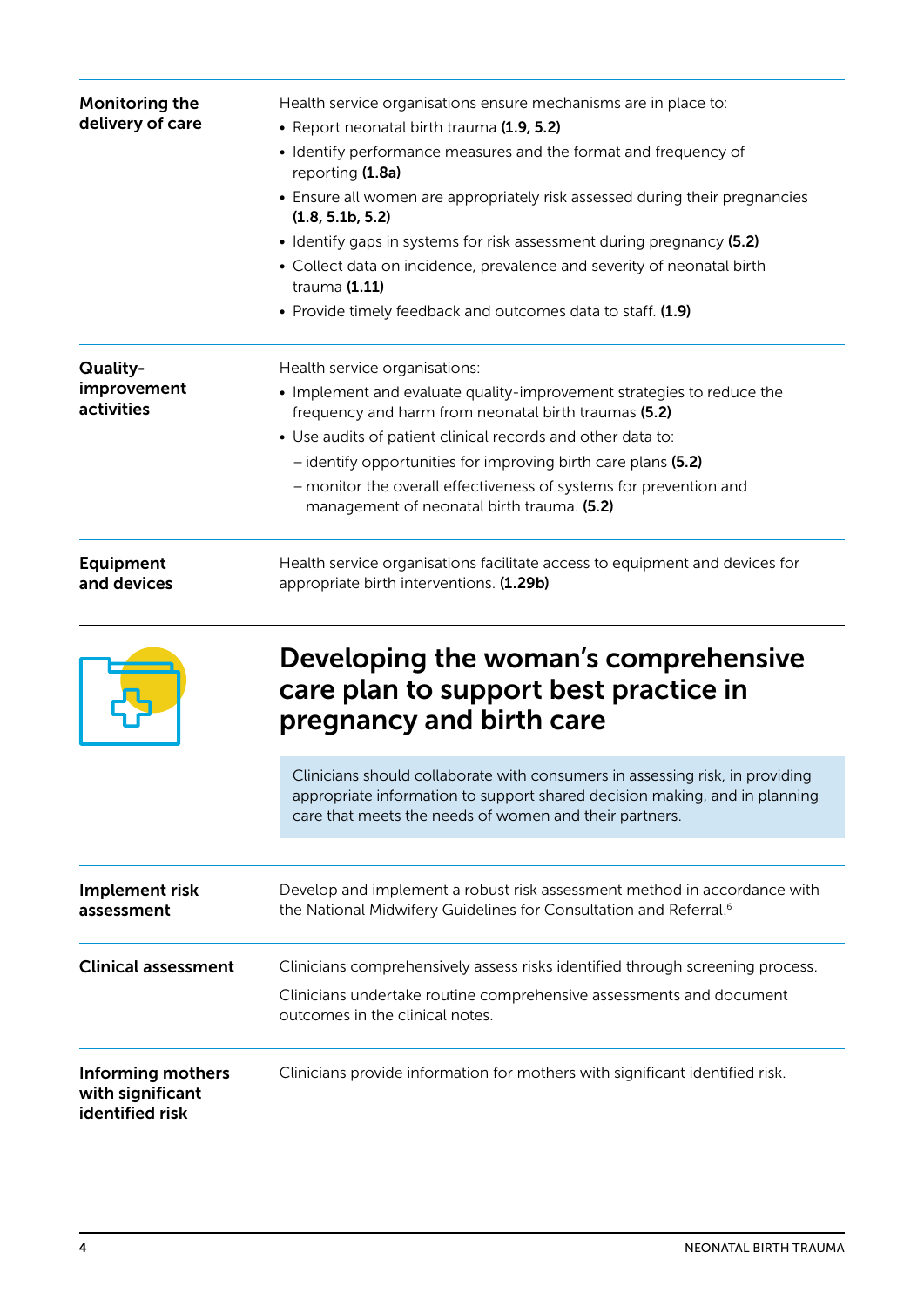| <b>Planning in</b><br>partnership with<br>women and carers                                    | Clinicians inform women, family and carers about the purpose and process of<br>developing a pregnancy and birth care plan and invite them to be involved in<br>its development.                                                                                                                                                                                                                                                                                                                                                                                                                                                                                                                                                                                                                                           |  |
|-----------------------------------------------------------------------------------------------|---------------------------------------------------------------------------------------------------------------------------------------------------------------------------------------------------------------------------------------------------------------------------------------------------------------------------------------------------------------------------------------------------------------------------------------------------------------------------------------------------------------------------------------------------------------------------------------------------------------------------------------------------------------------------------------------------------------------------------------------------------------------------------------------------------------------------|--|
| <b>Collaboration and</b><br>working as a team                                                 | Medical staff and midwives work collaboratively to perform both risk assessment<br>and clinical assessment.                                                                                                                                                                                                                                                                                                                                                                                                                                                                                                                                                                                                                                                                                                               |  |
| <b>Documenting and</b><br>communicating<br>the care plan                                      | Clinicians document in the clinical record and communicate the findings of the:<br>• Risk assessment process<br>• Clinical assessment process.                                                                                                                                                                                                                                                                                                                                                                                                                                                                                                                                                                                                                                                                            |  |
|                                                                                               | Delivering comprehensive care<br>during labour and birth                                                                                                                                                                                                                                                                                                                                                                                                                                                                                                                                                                                                                                                                                                                                                                  |  |
|                                                                                               | Safe care is delivered when the individualised care plan, which has been<br>developed in partnership with women and their partners, is followed.                                                                                                                                                                                                                                                                                                                                                                                                                                                                                                                                                                                                                                                                          |  |
| <b>Collaboration and</b><br>working as a team                                                 | Doctors and midwives collaborate to deliver safe and quality care during<br>labour and birth.                                                                                                                                                                                                                                                                                                                                                                                                                                                                                                                                                                                                                                                                                                                             |  |
| <b>Delivering risk</b><br>management<br>strategies in<br>partnership with<br>women and carers | Clinicians work in partnership with patients and carers to use the labour and<br>birth care plan to deliver the baby, where risk is identified, for example by:<br>• Ensuring systems are in place to recognise and respond to maternal, fetal, and<br>neonatal requirements and neonatal birth injury<br>• Referring on to relevant services according to the National Midwifery<br>Guidelines for Consultation and Referral as clinically indicated <sup>6</sup><br>• Consulting with paediatricians/neonatal specialists prior to birth<br>where indicated<br>• Considering suitability for labour and birth related interventions<br>• Increased monitoring and clinical oversight of women with identified risk<br>• Resuscitation and management of neonates affected by birth injury<br>as indicated. <sup>3</sup> |  |
| Delivering neonatal<br>care in partnership                                                    | Clinicians work in partnership with women and their partners to ensure babies<br>who have been affected by neonatal birth trauma are managed according to<br>best-practice guidelines specific to the injury sustained.                                                                                                                                                                                                                                                                                                                                                                                                                                                                                                                                                                                                   |  |
| <b>Monitoring and</b><br>improving care                                                       | Clinicians should:<br>• Engage in reviewing clinical outcomes, identifying gaps and opportunities<br>for improvement.                                                                                                                                                                                                                                                                                                                                                                                                                                                                                                                                                                                                                                                                                                     |  |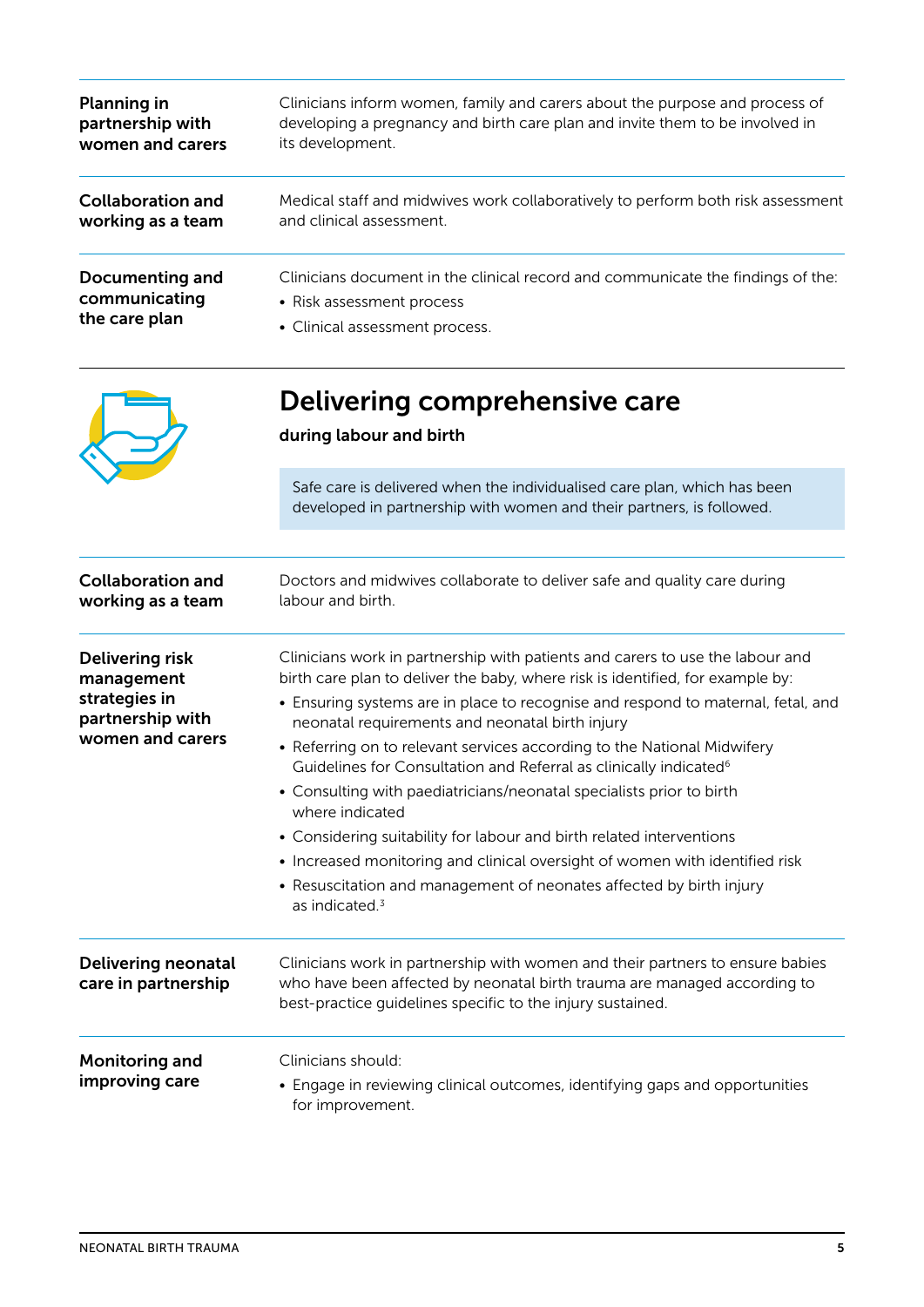

### Additional resources

Australian Resuscitation Council. [ARC Guidelines: Section 13 Neonatal](https://resus.org.au/guidelines/)  [Resuscitation](https://resus.org.au/guidelines/).  $2$  2016.

Impey LWM, Murphy DJ, Griffiths M, Penna LK, on behalf of the Royal College of Obstetricians and Gynaecologists. [Management of Breech Presentation](https://dx.doi.org/10.1111/1471-0528.14465).  $\vec{a}$ BJOG: An International Journal of Obstetrics & Gynaecology. 2017; 124(7).

National Institute for Health and Care Excellence. [Clinical Guideline 132 –](https://www.nice.org.uk/guidance/cg132/resources/caesarean-section-pdf-35109507009733)  [Caesarean section.](https://www.nice.org.uk/guidance/cg132/resources/caesarean-section-pdf-35109507009733) <sup>7</sup> UK 2012 [CG 132].

National Institute for Health and Care Excellence. Clinical Guideline – Intrapartum care for healthy women and babies. UK 2014 [CG 190]; Available from: [https://www.nice.org.uk/guidance/cg190.](https://www.nice.org.uk/guidance/cg190)

NSW Health. [Maternity – Supporting Women Planning a Vaginal Breech Birth.](http://www1.health.nsw.gov.au/pds/ActivePDSDocuments/GL2017_008.pdf)  $\Box$ Sydney, (AU) 2017 [GL2017\_008].

Perlman JM, Wyllie J, Kattwinkel J, Wyckoff MH, Aziz K, Guinsburg R, et al. [International Consensus on Cardiopulmonary Resuscitation and Emergency](http://circ.ahajournals.org/content/132/16_suppl_1/S204.long)  [Cardiovascular Care Science with Treatment Recommendations. Part 7 Neonatal](http://circ.ahajournals.org/content/132/16_suppl_1/S204.long)  [Resuscitation](http://circ.ahajournals.org/content/132/16_suppl_1/S204.long). <sup>7</sup> Circulation. 2015 14 October 2015: 132.

Queensland Clinical Guidelines. [Maternity and Neonatal Clinical Guideline:](https://www.health.qld.gov.au/__data/assets/pdf_file/0029/141689/g-newexam.pdf)  [Routine newborn assessment.](https://www.health.qld.gov.au/__data/assets/pdf_file/0029/141689/g-newexam.pdf)  $\mathbb{Z}$  Brisbane, (AU): Queensland Health; 2014.

Royal Australian and New Zealand College of Obstetricians and Gynaecologists. [Delivery of the fetus at caesarean section](https://www.ranzcog.edu.au/RANZCOG_SITE/media/RANZCOG-MEDIA/Women%27s%20Health/Statement%20and%20guidelines/Clinical-Obstetrics/Delivery-of-fetus-at-caesarean-section-(C-Obs-37)-Review-November-2016_1.pdf?ext=.pdf).  $\mathbb{Z}^7$  2016.

Royal College of Obstetricians and Gynaecologists. [Operative Vaginal Delivery](https://www.rcog.org.uk/globalassets/documents/guidelines/gtg_26.pdf)  [Green Top Guideline No 26](https://www.rcog.org.uk/globalassets/documents/guidelines/gtg_26.pdf). 2011.

The Royal Australian and New Zealand College of Obstetricians and Gynaecologists. [Prevention, detection, and management of subgaleal](https://www.ranzcog.edu.au/RANZCOG_SITE/media/RANZCOG-MEDIA/Women%27s%20Health/Statement%20and%20guidelines/Clinical-Obstetrics/Prevention-detection-and-management-of-Subgaleal-Haemorrhage-(C-Obs-28)-Review-November-2015.pdf?ext=.pdf)  [haemorrhage in the newborn](https://www.ranzcog.edu.au/RANZCOG_SITE/media/RANZCOG-MEDIA/Women%27s%20Health/Statement%20and%20guidelines/Clinical-Obstetrics/Prevention-detection-and-management-of-Subgaleal-Haemorrhage-(C-Obs-28)-Review-November-2015.pdf?ext=.pdf) 2015 November 2015.

The Royal Australian and New Zealand College of Obstetricians and Gynaecologists. [Instrumental Vaginal Birth](https://www.ranzcog.edu.au/RANZCOG_SITE/media/RANZCOG-MEDIA/Women%27s%20Health/Statement%20and%20guidelines/Clinical-Obstetrics/Instrumental-Vaginal-Birth-(C-Obs-16)-Review-March-2016.pdf?ext=.pdf) 2016.

The Royal Australian and New Zealand College of Obstetricians and Gynaecologists. [Standards of Maternity Care in Australia and](https://www.ranzcog.edu.au/RANZCOG_SITE/media/RANZCOG-MEDIA/Women) [New Zealand](https://www.ranzcog.edu.au/RANZCOG_SITE/media/RANZCOG-MEDIA/Women).  $2016$ .

Waterfall H, Grivell RM, Dodd JM. [Techniques for assisting difficult delivery at](http://dx.doi.org/10.1002/14651858.CD004944.pub3)  [caesarean section.](http://dx.doi.org/10.1002/14651858.CD004944.pub3) <sup>7</sup> Cochrane Database of Systematic Reviews. 2016; (1).

World Health Organisation. [Guidelines on Maternal, Newborn, Child and](http://www.who.int/maternal_child_adolescent/guidelines/en/)  [Adolescent Health.](http://www.who.int/maternal_child_adolescent/guidelines/en/) F

#### Note on data

The data used in this sheet are for hospital-acquired complications recorded during episodes of care in Australian public hospitals in 2015–16. Figures reported by Independent Hospitals Pricing Authority (IHPA) may differ due to the IHPA's methodology, which applies different inclusion/exclusion criteria.